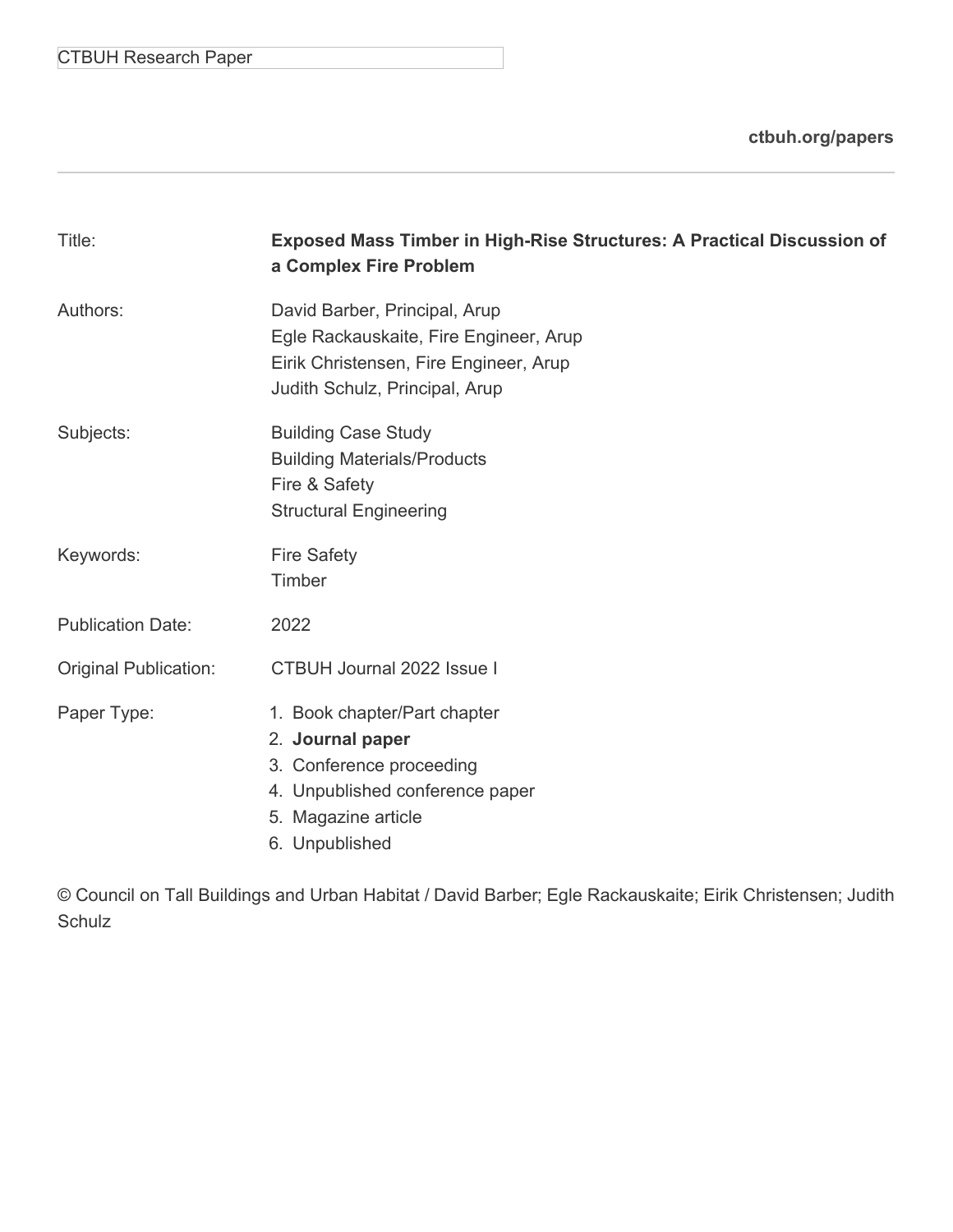# Fire & Life Safety

# Exposed Mass Timber in High-Rise Structures: A Practical Discussion of a Complex Fire Problem

#### Authors

**David Barber,** Principal **Egle Rackauskaite,** Fire Engineer **Eirik Christensen,** Fire Engineer **Judith Schulz,** Principal Arup 699 Collins Street Melbourne Victoria 3008 Australia t: +61 407 050 497 e: David.barber@arup.com arup.com

**David Barber** is a principal with Arup, based in Melbourne, where he specializes in the fire safety of mass timber buildings. For over 20 years, Barber has assisted with fire testing, developing new timber technologies, authoring fire safety design guides, working with timber product suppliers, and completing fire safety solutions for mid-rise and high-rise timber buildings. Barber leads a global team within Arup that works with researchers, architects, and developers on the fire safety of timber structures. Barber is currently working with project teams on mass timber buildings located around the world.

**Egle Rackauskaite** is a fire engineer with Arup, based in London, where she specializes in structural fire safety of steel, concrete, and timber structures. In 2017, Rackauskaite completed a PhD at Imperial College London, focusing on the study of traveling fire dynamics in large enclosures, and the response of structures to fires. Rackauskaite has experience in providing expert fire safety and structural fire engineering advice on a range of different project types in the UK, the development of large-scale compartment fire experiments, and modeling structures in fire, using nonlinear finite element analysis.

**Eirik Christensen** is a fire engineer with Arup and is based in London. In 2020 Eirik completed his PhD at Imperial College London on smoldering fires. During his PhD he also contributed to the experimental research on large scale compartment fires. Currently, Christensen actively applies his experience in research to the analysis of timber fire experiments conducted by Arup and provides fire safety advice on numerous mass timber building projects.

**Judith Schulz** brings over 16 years of experience as a fire safety engineer, working on numerous highprofile and award-winning projects, such as the 2012 Olympic Main Stadium, and The Shard. Her expertise and collaborative problem-solving skills have proved crucial to enabling innovative designs, most recently UK's tallest living green wall. She is also a trusted advisor on strategic fire safety matters, to property developers and building owners at the highest levels in the residential, commercial, and educational sectors, informing targeted capital expenditure for fire-safety improvement works across diverse portfolios. She is passionate about outcome-focused research that helps deliver on UN Sustainable Development Goals (SDG).

#### **Abstract**

*High-rise mass timber buildings with structures of cross-laminated timber (CLT) and glued-laminated timber (glulam) are being planned and constructed globally. However, high-rise buildings have strict performance requirements for fire safety, such as being able to withstand fully developed fires without collapse. Exposed mass timber in a fully-developed fire has been explored through full-scale fire testing, but only in compartments of up to 90 square meters of floor area. Tests show that large areas of exposed timber, and the specific configuration of these areas, have a significant impact on fire dynamics, compared to non-combustible structures. Designing a building with exposed mass timber requires an understanding of current research to identify and address the hazards introduced. To meet market demand for low-carbon construction, pragmatic design standards for fire safety are required. High-rise buildings can be designed with limited areas of exposed timber, but design decisions for fire safety will influence the building architecture.* 

Keywords: Fire Safety, Mass Timber, Tall Buildings

#### Introduction

The development of multistory buildings utilizing engineered mass timber, such as glued-laminated (glulam) and crosslaminated timber (CLT), are becoming globally prevalent, as they are aesthetically distinctive and reduce embodied carbon (see Figure 1). Mass timber buildings typically use a combination of glulam for the structural frame with CLT floors and walls.

While combustible, engineered timber has fire resistance ratings for standard fire exposures that have been well researched and understood (White 2016) with results applicable for low- and medium-rise buildings (i.e., those buildings with lower consequences of failure and lower design reliability). To date, the design of multistory mass timber buildings has been predominantly based on protecting timber elements with gypsum board products to



Figure 1. The level of embodied carbon in buildings is largely unregulated. Use of timber in building structures can help limit embodied carbon emissions.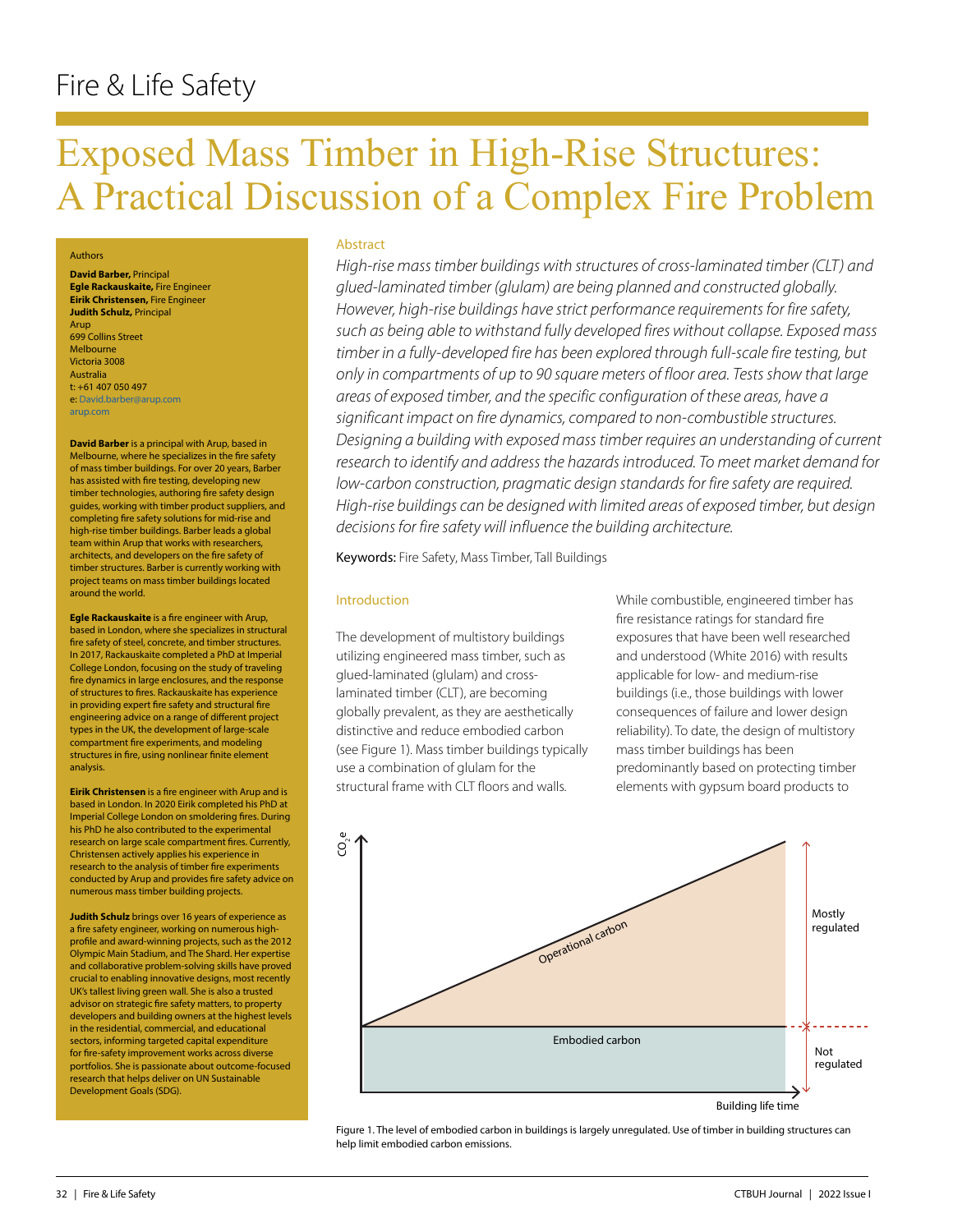improve their required fire resistance rating (FRR) at the expense of the carbon footprint and cost. The protective board performs the function of either delaying or altogether preventing pyrolysis and/or combustion of the mass timber. Accompanying the popularity of taller mass timber buildings is a significant interest in exposing some or all of the timber structure.

#### Application of Building Codes

Building and fire safety codes increase fire protection measures with building height. Model building codes, such as the International Building Code (IBC) (ICC 2018), require high-rise buildings to have an improved structural performance in fire, even with automatic sprinkler protection included throughout, to account for longer evacuation times, support fire department actions, and provide for structural stability in the unlikely situation of the sprinkler protection failing to control a fire. A high-rise building is to remain structurally stable, such that the fire decays before the structure fails due to the heat released by the fire.

To assess structural performance in fire, a prescriptive or performance-based approach can be used. A prescriptive design follows the requirements of the applicable code and recognizes the limits of those codes when

used for novel building forms. A performance-based design assesses the fundamentals of fire behavior and structural resistance to fire. For prescriptive design, structural elements are required to maintain fire resistance for a period of standard fire exposure, based on the associated risk for each building type. For a performance-based approach, regardless of structural material, the structure has to maintain stability through fire growth and decay, for a number of reasonable worst-case "natural" design fires. The design approach of addressing structural fire-resistance ratings based on a fully developed fire for high-rise buildings is consistent in codes internationally (Buchanan and Abu 2016).

# Exposed Mass Timber in High-Rise Buildings – Defining the Problem

Exposed timber within buildings is not a new issue. Most building codes permit timber as an interior finish, and in many cases, permit timber structures to be exposed for low- and medium-rise buildings. Some codes are unusual, in that they place no explicit limits on the combustibility of the structure, however, limits of application should be carefully considered in these cases. For a high-rise building, where the mass timber structure is desired to be exposed, a performance-based approach is required to

determine fire resistance of the structure in the overall context of the fire safety strategy. The design must address the requirement for the load-bearing structure of a high-rise building to withstand the decay of reasonable worst-case fully-developed fires, which must include the impact of exposed timber on compartment fire dynamics (see Figure 2). Among several influences, the added combustible fuel load of the exposed timber structure increases the peak heat release rate (HRR), fire duration, and has implications on the decay of the fire.

For a performance-based design, the fire resistance of the structure needs to be designed to be resilient to cross-section loss due to charring and heat penetration resulting from a fire governed by expected fire load, calculated from fixtures and fittings, plus any structural timber, either because it is already exposed, or because the encapsulation fails during the fire.

#### Establishing Fire Resistance and Load-Bearing Capacity of Timber Members

Historically, timber structural design for fire exposure has been based on sizing sections by applying a constant charring rate over a prescribed fire resistance period to calculate a residual section, and then relying on that residual section for structural stability (see Figure 3). This approach is used in prescriptive design. The procedure for testing



Figure 2. General trend lines of heat release rate (HRR) vs. time plots from experimental data of ventilation-controlled fires within exposed CLT compartments.



Figure 3. Glulam column, before and after a 90-minute fire-resistance test, showing extent of reduced cross-section.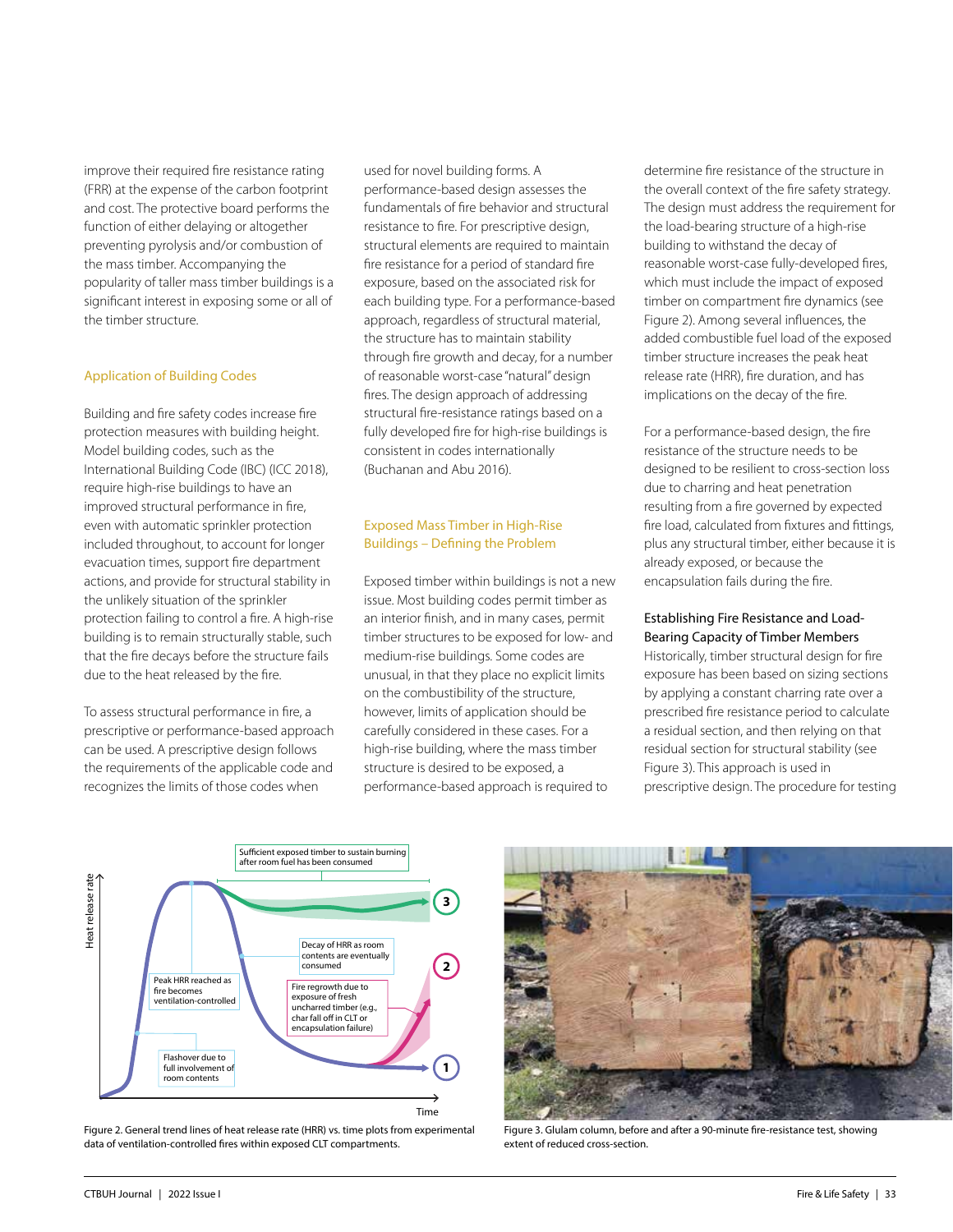**66**Of concern is the unpredictability of fire regrowth, if there are large amounts of exposed CLT with adhesives that are prone to char debonding under heating.<sup>99</sup>

fire resistance of all structural elements is the same, i.e., placing a single structural element (e.g., beam, wall, or floor) into a furnace and exposing it to a standard fire curve (ASTM 2016). Guides such as EN 1995-1-2 (CEN 2009) and the National Design Specification for Wood Construction (AWC 2018) provide guidance on determining the capacity of a mass timber structural member, for a prescribed standard fire-resistance period, through the reduced cross-section method, without the need for further testing. The applicability of standard fire testing for combustible elements also needs to be understood, given that a combustible element such as mass timber will release its own energy as it combusts, resulting in lower input energy required to maintain the standard fire temperature time curve, than for a non-combustible element (Wegrzynski et al. 2019). This is but one of many variables of standardized fire testing, and the relationship between standard tests

and actual fires needs to be considered in this context.

The reduced cross-section method is relatively straightforward to understand and use by designers, but is limited in its applicability, as it is based on a constant char rate and only appropriate when assessing standard fires. The method cannot be used when assessing natural design fires expected in exposed timber structures, which will have a variable char rate throughout the fire growth, peak, and decay cycle (see Figure 4). In addition, the standard fire curve is continuously increasing and does not consider decay. Thus, when assessing structural fire resistance for taller or more complex timber structures, the method of assessment is more complex. Other factors also start to become important, such as the mechanical properties of timber at elevated temperatures. For example, EN 1995-1-2 documents up to 75 percent reduction in

compressive strength of timber at 100 degrees Celsius (see Figure 5).

# Factors Influencing Fire Behavior of Tall Timber Structures

#### Additional Fuel

An exposed timber structure provides additional fuel, which influences the fire dynamics. For instance, in recent large-scale experiments with dimensions of 35 x 11 meters (115 x 36 feet) conducted by Arup, which included an exposed timber ceiling, it was conservatively estimated that the ceiling contributed the equivalent fuel load to that of the floor—a wood crib, which was constructed as the primary fuel load (Arup 2021). Thus, the exposed mass timber ceiling doubled the total fuel load burned during the fire.

Increases in fuel load have several effects on the fire dynamics of the compartment. These include longer fire duration, greater external flaming, and changes to the fire development, both in the growth and decay phase (see Figure 6). The structural capacity of the load-bearing mass timber members must be designed to withstand the additional challenges presented by such changes in fire dynamics. Hence, the design fires must capture both heating and decay inside the compartment, and the hazard of



Figure 4. Graph showing the difference between the standard fire (CAN/ ULC S101) and the temperatures from a compartment fire (natural fire curve). Source: Taber et al. 2014



Figure 5. Reduction in compressive strength parallel to the grain in softwoods, plotted against rise in temperature. Source: BS EN 1995-1-2, 2009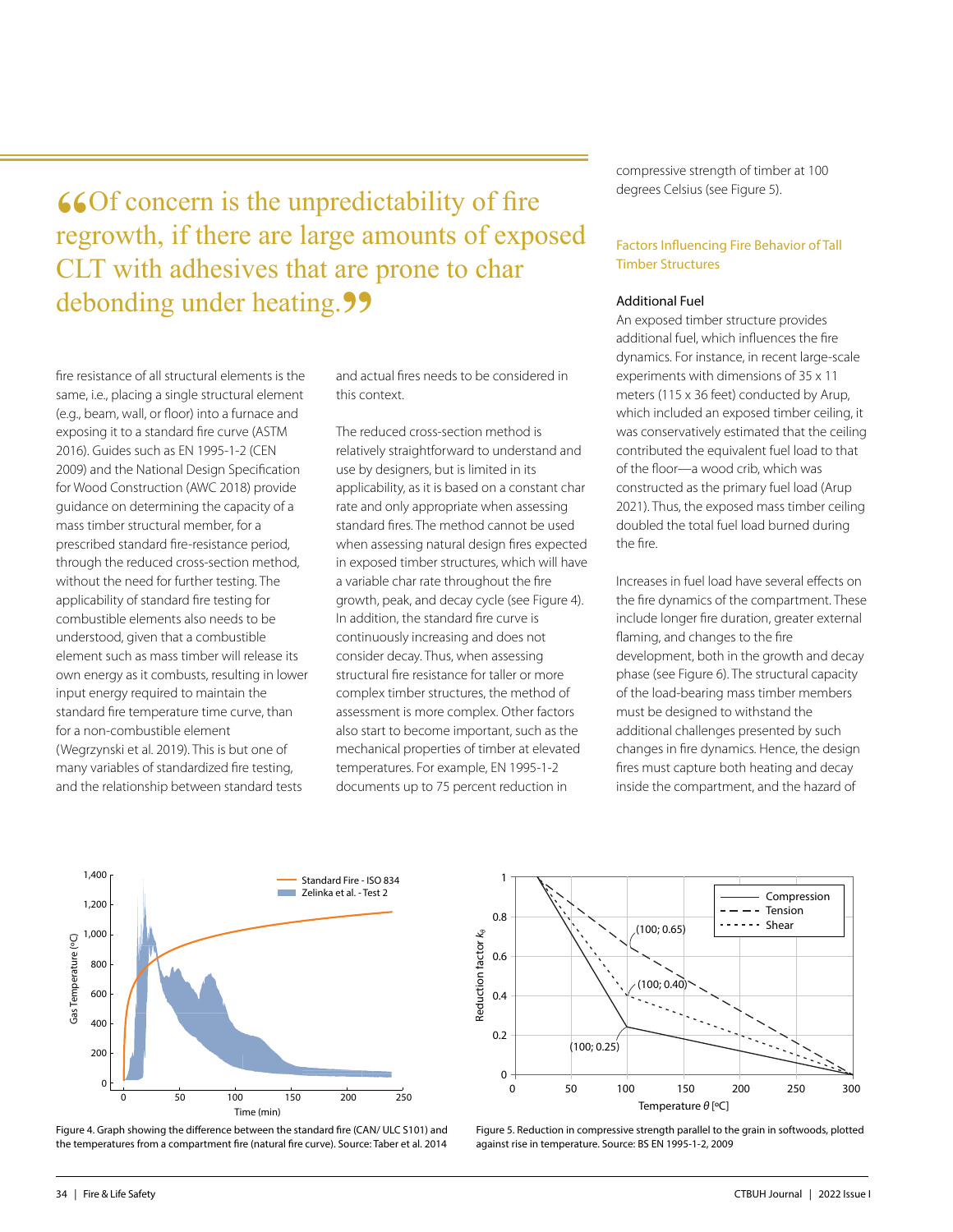

Figure 6. Compartment fire with comparison of heat release rate. Test 1-1 has no timber exposed, and Test 1-4 has CLT exposed at the ceiling. Tests were stopped with manual intervention. Source: Su et al. 2018

pyrolysis gases combusting outside the compartment which may present a risk of fire spread to the floor above.

#### Char Behavior

Char rate is proportional to the heat flux received, which is a function of the surrounding fire temperature within the compartment (Drysdale 2011) and varies both spatially and temporally. The designer needs to understand the incident heat flux to exposed timber surfaces within the compartment for any point in time of the design fires, to determine total char depth and temperature distribution throughout the structural timber section, which then determines structural capacity. As the temperature development and incident heat flux are influenced by the amount of timber exposed, iterative analyses are needed to evaluate this feedback loop to a point of convergence. Some such methods are discussed later in "Hand-Calculation Approach." Encapsulation failure or unpredictable CLT char behavior partway through the design fire significantly complicates analysis and may never lead to convergence.

However, with increasing compartment size, additional complexities arise related to the temperature and heat flux distribution. Brandon et al. (2021), in timber compartments measuring  $7 \times 6$  meters,

reported decreasing char depths with height above the floor. This emphasizes the necessity to understand the interaction between timber location and its contribution to fire dynamics. This also implies that structural vulnerability may be more focused near the base of the column or the top side of floor slabs, which the authors' team is further investigating.

### CLT Adhesives

CLT performance, when exposed to standard fires, and when exposed in small compartment fires (up to 90 square meters), has been relatively well-studied (Zelinka et al. 2018). When a CLT panel is exposed to a standard fire for a significant period (for example, longer than 60 minutes), the char front can progress through multiple adhesive lines between timber layers. The initial charring behavior in the first ply is similar to that of sawn timber or glulam; when the charring penetrates far enough to impact the adhesive line, one of two events will occur:

- 1. Charring continues consistently through the adhesive line; or
- 2. Protective char debonds and falls off in small chunks, due to a lack of adhesive strength under heating, exposing unburnt wood below.



Figure 7. CLT panel, showing char fall-off after a standard fire test.

The process of protective char debonding is adhesive-dependent (Frangi et al. 2008). CLT panels that have adhesives that retain strength under heating will have relatively consistent char rates and mass loss in a standard fire test, similar to glulam members, as the pyrolysis front passes through multiple adhesion lines. In panels with adhesives that lose strength when heated, the protective char can debond once the char front is near the glue line, exposing unburnt timber below the char to the fire. This can lead to rapid localized increase of pyrolysis of the fresh timber, increasing the charring and burning rate. This continues until a new insulating char layer is formed, and the normal char rate for exposure to a standard fire returns, until more char debonds. This is more prevalent for exposed CLT ceilings than walls (see Figure 7). This was similarly found by Barber (2019) in a study of more than 30 CLT compartment fire tests (see Figure 8), which noted that this localized increase in burning can then expand, such that large areas of the CLT panel become involved, which causes the fire to grow again.

To design for natural fire scenarios, the CLT needs to perform in a predictable way through all stages of the design fire. Avoiding the unpredictability of char failure in exposed CLT is therefore essential. Of concern is the unpredictability of the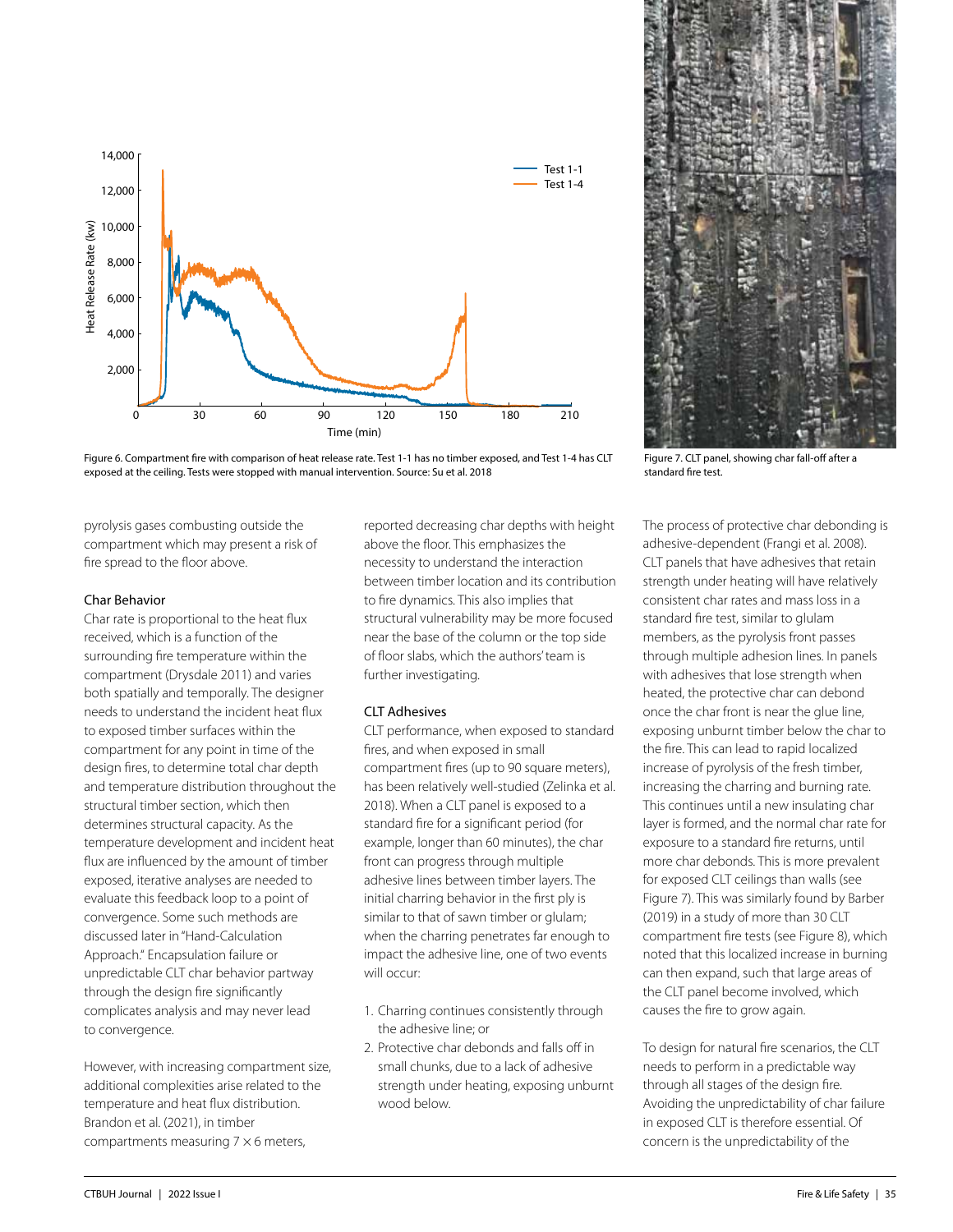

Figure 8. CLT compartment fire from the Fire Protection Research Foundation series of tests.



0 30 60 90 120 150 180 210 240 Time (min)

#### Test 1:

- No timber exposed
- 3 layers of fire-rated plasterboard
- Test set up: 4.5 x 2.4 x 2.7 m compartment with wood cribs as fire load (550 MJ/m2 ).
- Opening of 0.76 x 2.0 m (ventilation factor  $= 0.03$  m<sup>1/2</sup>)

#### Test 2:

- Long wall exposed and 10% of ceiling
- Fire-rated plasterboard: 2 layers of 12.5-mm Type X
- Ventilation factor =  $0.03$  m<sup>1/2</sup>

#### Test 3:

- Ceiling exposed and exposed beam and column
- $\cdot$  7.27 m<sup>2</sup> of exposed beam and column timber
- Fire-rated plasterboard: 2 layers of 12.5-mm Type X

Ventilation factor =  $0.03$  m<sup>1/2</sup>

Figure 9. Summary of NRC Canada fire tests, showing fire decay with differing areas of exposed mass timber (see Su et al. 2018 for details).

regrowth, if there are large amounts of exposed CLT with adhesives that are prone to char debonding under heating. This impacts the ability to design for fire decay before loss of structural stability: a fundamental requirement of any high-rise building performance-based design.

To improve CLT performance in fire, the North American manufacturing standard (ANSI 2018) requires that, from 2021, all CLT panels have heat-resisting adhesives that maintain an insulating char layer. The benefit of using CLT with heat-resisting adhesive has been demonstrated by compartment fire testing (Su et al. 2018b) which included exposed CLT that meets the latest edition of PRG-320 and two different configurations of exposed glulam beams and columns. One test was fully encapsulated, with three other tests having differing areas of exposed walls, ceilings, beams, and columns. See Figure 9, where Tests 1, 2, and 3 are shown. The test results show that a fully developed fire can have more reliable decay, given the CLT has a more predictable adhesive performance under long-exposure heating, compared to CLT with adhesives that may allow char debonding.

#### Ventilation

Available ventilation through window and door openings plays a controlling role in compartment fire dynamics, impacting temperature development, fire growth, external flaming, and fire decay. A reduction in ventilation reduces both the supply of oxygen within the compartment, as well as the exhaust of hot gases. With increasing exposure of a mass timber structure, a greater volume of pyrolysis gases is generated, reducing the effective ventilation factor as noted by Gorska et al. (2021). As a result, external flaming has been found to increase with decreasing ventilation, as greater volumes of pyrolysis gases combust externally (Sjostrom et al. 2021). An increase in severity of the external flaming may not only pose a greater threat to the façade elements, and increased risk of fire impacting the floor above; it may present a greater flame spread risk to neighboring buildings.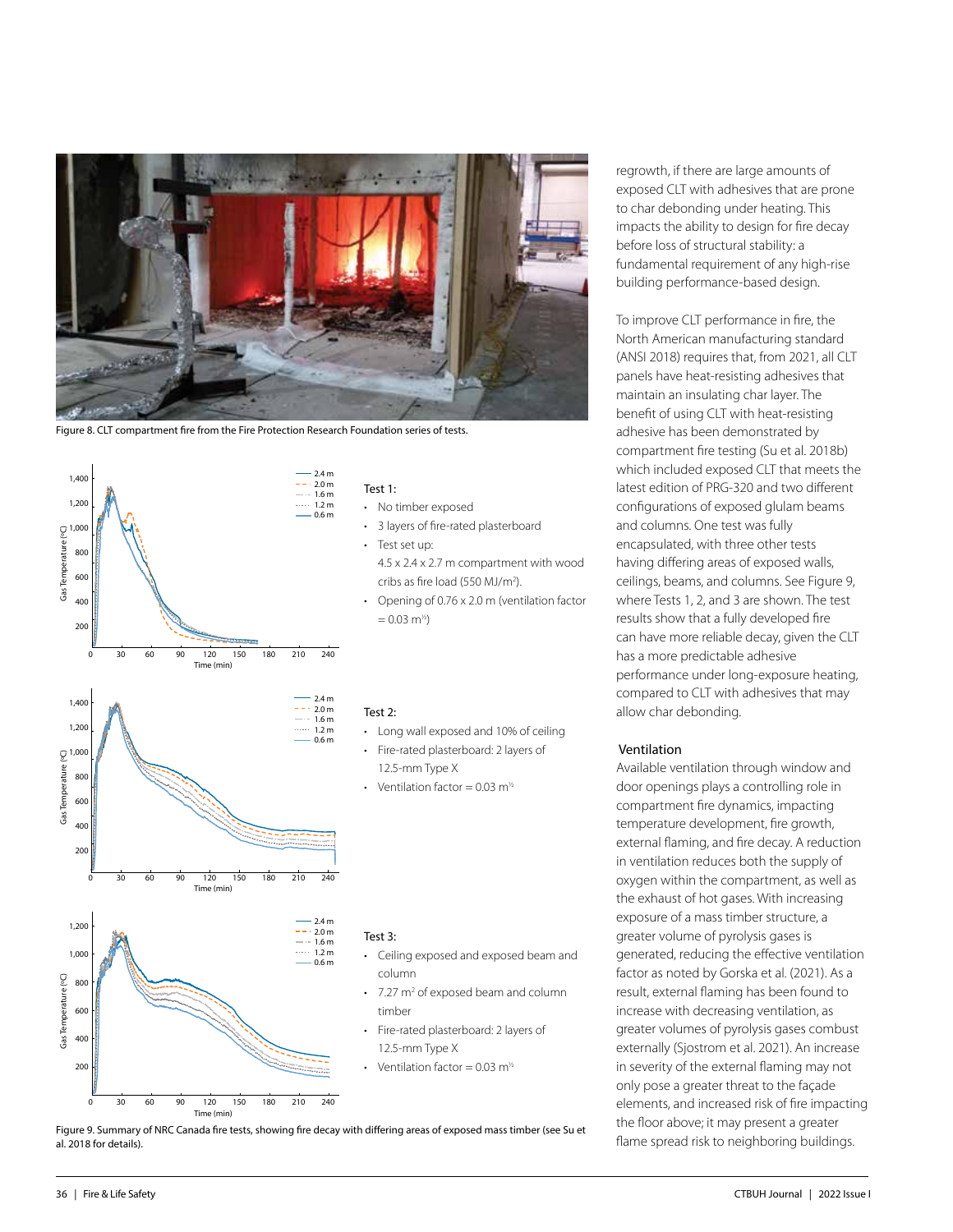Such factors need to be considered in the development of fire-safety strategies for tall mass timber structures.

Ventilation also impacts fire decay, with full-scale fire tests showing that the fire decays very slowly, or not at all, where there is low ventilation and relatively large areas of timber structure exposed (Su et al. 2018a; Su et al. 2018b; Zelinka et al., 2018). However, there is yet to be an empirical correlation developed to link ventilation, exposed timber, and how the fire decay occurs. We caution against over-reliance on expected ventilation availability when designing for fire resistance, as this could result in potentially unconservative design fires for timber structures. Ventilation levels should be varied as part of any assessment.

# Determining Exposed Mass Timber Structural Capacity in Fire

Performance-based design for a high-rise building requires a good understanding of fire dynamics to determine accurate char depth for the mass timber, so structural capacity can be assessed. The structural capacity of a timber member subjected to fire is determined by many factors:

- The fire dynamics, which depend on:
	- o Compartment size
	- o Available ventilation
	- o Internal linings
	- o Available fuel load
	- o Whether or not the timber encapsulation fails and exposes more timber
	- o Whether or not the protective char layer fails and exposes more timber
- The air temperature, which is a function of the fire dynamics in the compartment
- The char rate of the member, which is dependent on the temperature in the compartment
- The residual cross-section, calculated using the heat-flux dependent char rate
- The residual strength of the cross-section, as a function of temperature
- The residual load-bearing capacity, calculated with the residual strength and cross-section.

It is important to consider which of the many parameters listed above are dominant, controllable, and can be influenced during design (such as timber configuration, char rate, and encapsulation performance), to create a building where the fire dynamics result in a decaying fire, and hence, a predictable outcome. Through detailed engineering and analysis, each of the factors mentioned previously can be determined, though some do require conservative assumptions and limitations due to a lack of applied research, and hence the need for more work in this area.

#### Continued Smoldering Combustion

Timber structures are also susceptible to the continued smoldering combustion of structural elements. As smoldering is a flameless form of combustion, and capable of surviving at much lower oxygen concentrations when compared to flaming, it may not be easily observable by firefighters. It presents a continued risk to structural stability after the fire has burnt out. Smoldering may continue to propagate for hours or days after the end of flaming, where this behavior has been allowed to occur for the purposes of research (McNamee et al., 2021). It has also been observed in large scale exposed CLT compartment experiments, eventually burning through the CLT slab (Arup 2021). As it is not possible to predict the occurrence of smoldering, it is necessary to design a building to allow for firefighting intervention to identify and extinguish any smoldering.

# Using Compartment Fire Test Data

# Small Compartments—Residential Use

Based on the exposed mass timber compartment tests (experiments) undertaken to date, design methodologies for small rooms and compartments, representative of residential buildings, can be validated against full-scale fire test data for sizes up to 90 square meters. Some design methodologies are under development for small compartments (Barber 2016; Brandon 2018; Wade et al. 2018), with limited experimental validation and accuracy in predicting fire decay.

# Large Compartments—Office Use

Typical open-plan office configurations (between 1,000 and 5,000 square meters) and fuel loads in the order of 600 to 800 MJ/ m2 (higher than residential fuel loads of around 550 MJ/m<sup>2</sup> used in tests to date) are too large for full-scale fire experiments. Figure 10 illustrates the significant area discrepancy between the available timber



Figure 10. Graph illustrating the discrepancy between the available timber compartment fire tests and the proposed or constructed high-rise mass timber buildings.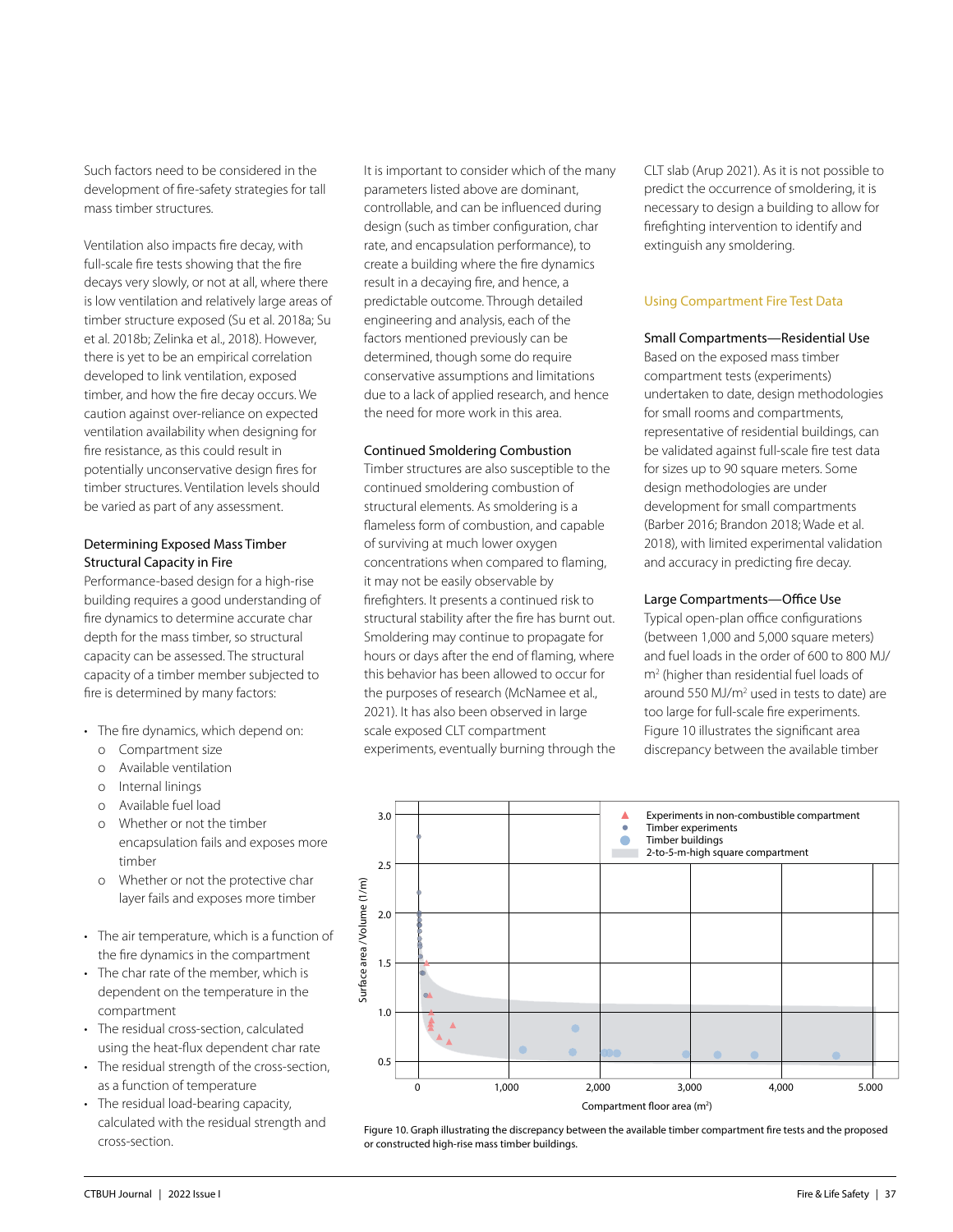compartment fire tests and the proposed or constructed high-rise mass timber buildings. Uncertainty about the compartment energy balance mechanisms at this scale gives rise to uncertainty when predicting fire dynamics for large compartments with exposed mass timber structures. This is particularly relevant for high-rise buildings, where more stringent fire safety requirements demand greater confidence in the response of the structure to the anticipated design fires. To help fill this void, the authors' team, with partners CERIB and Imperial College London, have recently undertaken the largest exposed mass-timber experimental fires, in a space of 385 square meters (4,150 square feet). These large-scale tests have been undertaken to develop design methodologies for quantifying the effect of exposed timber on the fire dynamics in a large compartment typical of modern office architecture. To have confidence in the predictions of fire dynamics of large open-plan office buildings, the large-scale fire tests have varied ventilation and closely-examined external flaming, charring in columns and exposed CLT ceilings, and post-fire smoldering. Until the data from these test results are available for use and backed up by other research, any models predicting fire dynamics in a large compartment containing exposed timber must be used with caution, as they substantially extrapolate beyond available small-compartment fire test data.

# Analysis Methods

# Hazard- and Consequence-Based Approach to Fire Safety of High-Rise Mass Timber

Design solutions for a mass timber building can use an approach based on height, fire protection, and area of exposed timber; for example, the methodology developed by Buchanan (2017) (see Table 1). The hazard identification process should also include the extent of exposed mass timber and the type of CLT.

# Compartment Fire Model Development

Building on the hazard- and consequenceinformed approach, compartment design

| Height                | Low-rise               | Mid-rise               | Tall                   | Very tall             | High-rise             |
|-----------------------|------------------------|------------------------|------------------------|-----------------------|-----------------------|
| <b>Stories</b>        | $1 - 2$                | $3 - 5$                | $6 - 8$                | $9 - 15$              | >15                   |
| Likely escape         | Quick escape           | Slow escape            | Assisted escape        | Assisted escape       | Difficult escape      |
| No sprinklers         | Local areas<br>exposed | No exposed<br>wood     | Not allowed            | Not allowed           | Not allowed           |
| Normal<br>sprinklers  | Large areas<br>exposed | Local areas<br>exposed | No exposed<br>wood     | Full<br>encapsulation | Full<br>encapsulation |
| Special<br>sprinklers | Large areas<br>exposed | Large areas<br>exposed | Local areas<br>exposed | No exposed<br>wood    | Full<br>encapsulation |

Table 1. Table replicated from Buchanan (2015), showing fire protection based on building height and area of mass timber exposed.

fires can be established to determine the maximum permitted area of structural mass timber that can be exposed, before the timber significantly changes the HRR and duration of the fire. The method aims to facilitate design within the framework of recognized fire-safety design approaches for non-combustible compartments. To accurately account for the exposed masstimber charring, it is modeled based on the local heat flux. From that initial char rate, the impact of the pyrolyzing timber on the expected compartment HRR, temperatures, and heat fluxes can then be calculated. Through an iterative process, the decay period of the fire can also be accounted for, provided that the timber chars predictably. Two developing methodologies are briefly discussed hence. Both approaches are less accurate for large compartments, given the lack of fire test data available with exposed timber.

# Hand-Calculation Approach

The parametric fire curve can be modified to model a natural fire within a compartment with exposed mass timber (Barber 2016; Brandon 2018). This approach allows for variations in compartment dimensions, fuel load, surrounding materials (including timber) and ventilation. Char depth based on heat flux can be determined for the initial fire input, and then the charred mass of timber is added into the fuel load (lump-sum approach). Fire severity increases with fuel supply, and as new char depths are calculated. The decay phase must also be amended to account for the exposed timber. This iterative approach is repeated until it converges. The final char depth at the end of

the decay phase can be compared to the char depth observed under a standard fire test. This approach then allows a "required fire-resistance rating" to a standard fire test to be determined, based on an equivalent char depth under a standard fire test.

This follows a similar approach to the time-equivalent method for steel structures in natural fires, which compares steel temperatures in natural fires to timeequivalent temperatures in standard fire tests. The analysis method requires several assumptions and, in turn, contains limitations. The assumptions are based on providing conservative outcomes, and the accuracy in predicting fire duration is within 30 percent of actual fire test results, for residential compartments. Conservatism is applied throughout the calculation procedure and within underlying assumptions, including an agreed approach to HRR decay criteria and fire burnout. The use of parametric fire curves is generally limited to compartments up to 500 square meters (including noncombustible structures).

# CFD Modeling Approach

A second approach uses a computational fluid dynamics (CFD) modeling program to estimate compartment fire dynamics including pyrolysis, HRR, and char behavior of timber. This novel approach uses the Fire Dynamics Simulator (FDS) pyrolysis model for exposed surfaces. It requires calibration of the material properties in the model, using cone-calorimeter calibration test data for pyrolysis rate and HRR for the type of timber being used. The model is a geometric